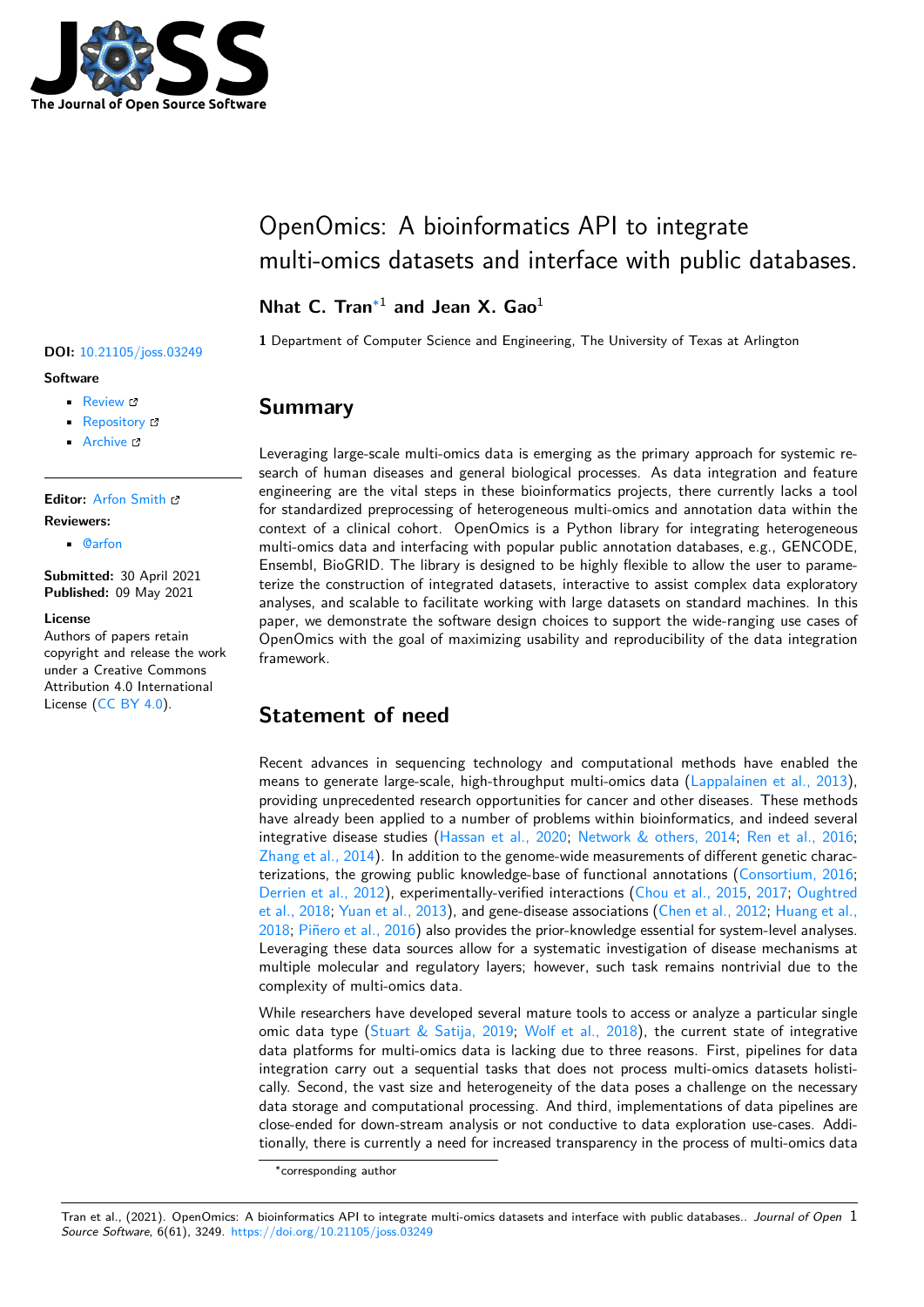

integration, and a standardized data preprocessing strategy is important for the interpretation and exchange of bioinformatic projects. Currently, there exist very few systems that, on the one hand, supports standardized handling of multi-omics datasets but also allows to query the integrated dataset within the context of a clinical cohort.

# **Related works**

There are several existing platforms that aids in the integration of multi-omics data, such as Galaxy, Anduril, MixOmics and O-Miner. First, Galaxy (Boekel et al., 2015) and Anduril (Cervera et al., 2019) are mature platforms and has an established workflow framework for genomic and transcriptomic data analysis. Galaxy contains hundreds of state-of-the-art tools of these core domains for processing and assembling high-throughput sequencing data. Second, MixOmics (Rohart et al., 2017) is an R library dedicat[ed to the multivaria](#page-4-0)te analysis of [biological data sets w](#page-5-11)ith a specific focus on data exploration, dimension reduction and visualisation. Third, O-Miner (Sangaralingam et al., 2019) is web tool that provides a pipeline for analysis of both transcriptomic and genomic data starting from raw image files through in-depth bioinfor[matics analysis. Ho](#page-6-4)wever, as large-scale multi-omic data analysis demands continue to grow, the technologies and data analysis needs continually change to adapt with big data. For instance, t[he data manipulation require](#page-6-5)d for multi-omics integration requires a multitude of complex operations, but the point and click interface given in existing Galaxy tools can be limiting or not computationally efficient. Although the MixOmics toolkit provides an R programming interface, it doesn't yet leverage high-performance distributed storage or computing resources. Finally, while O-Miner can perform end-to-end analysis in an integrated platform, its interim analysis results cannot be exported elsewhere for down-stream analysis.

<span id="page-1-0"></span>

**Figure 1:** Overall OpenOmics System Architecture, Data Flow, and Use Cases.

Tran et al., (2021). OpenOmics: A bioinformatics API to integrate multi-omics datasets and interface with public databases.. *Journal of Open* 2*Source Software*, 6(61), 3249. https://doi.org/10.21105/joss.03249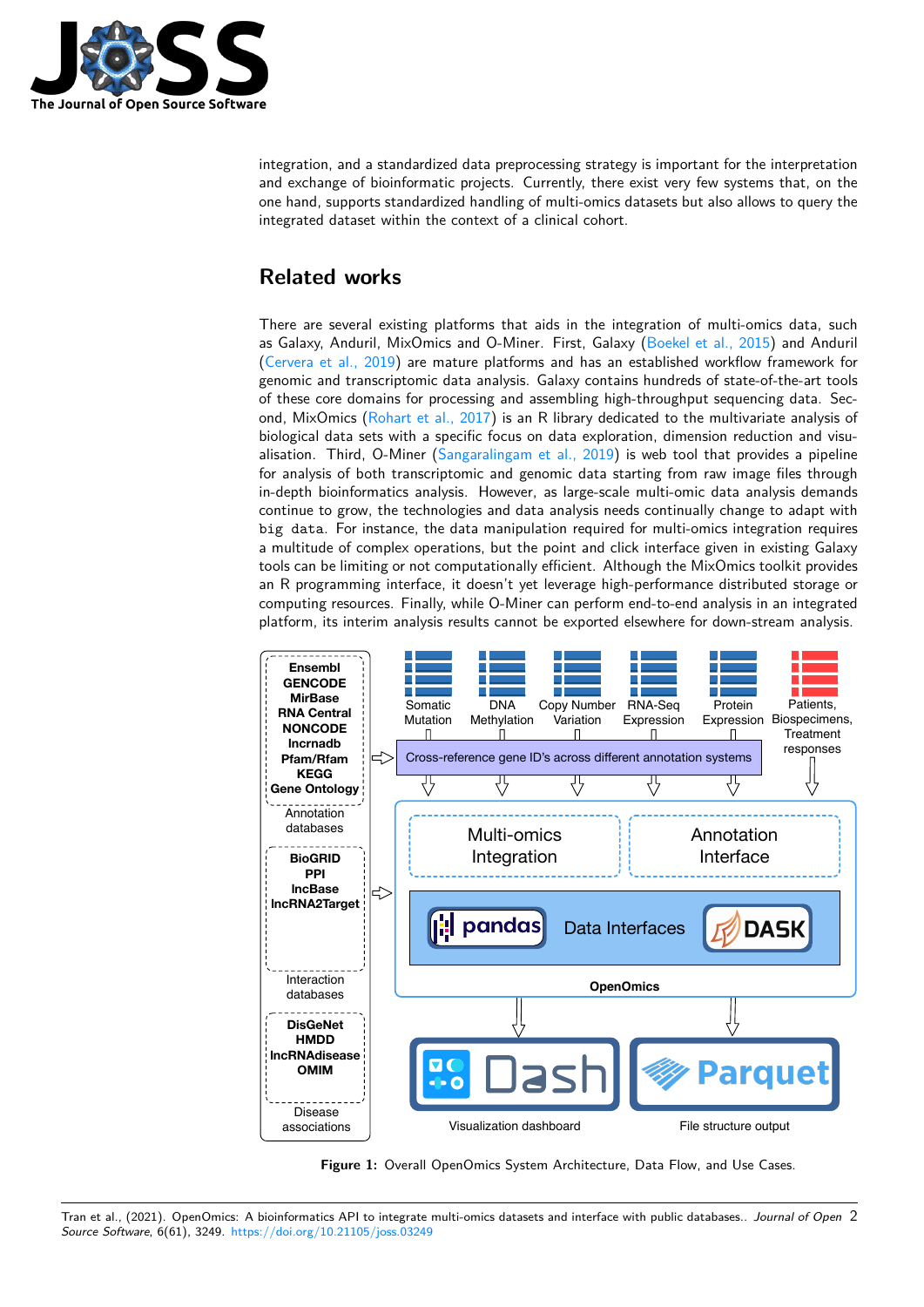

# **The OpenOmics library**

OpenOmics consists of two core modules: multi-omics integration and annotation interface. An overview visualization of the OpenOmics system architecture is provided in Figure 1.

#### **Multi-omics integration**

Tabular data are everywhere in bioinformatics. To record expression quantifica[tions, ann](#page-1-0)otations, or variant calls, data are typically stored in various tabular-like formats, such as BED, GTF, MAF, and VCF, which can be preprocessed and normalized to row indexed formats. Given any processed single-omic dataset, the library generalizes the data as a tabular structure where rows correspond to observation samples and columns correspond to measurements of different biomolecules. The core functionality of the Multi-omics Integration module is to integrate the multiple single-omic datasets for the overlapping samples. By generating multiomics data for the same set of samples, our tool can provide the necessary data structure to develop insights into the flow of biological information across multiple genome, epigenome, transcriptome, proteome, metabolome and phenome levels. The user can import and integrate the following supported omic types:

- Genomics: single nucleotide variants (SNV), copy number variation (CNV)
- Epigenomics: DNA methylation
- Transcriptomics: RNA-Seq, miRNA expression, lncRNA expression, microarrays
- Proteomics: reverse phase protein array (RPPA), iTRAQ

After importing each single omics data, OpenOmics stores a Pandas Dataframe (McKinney, 2010) that is flexible for a wide range of tabular operations. For instance, the user is presented with several functions for preprocessing of the expression quantifications to normalize, filter outliers, or reduce noise.

Within a study cohort, the clinical characteristics are crucial for the study of a [disease or](#page-5-12) [biolog](#page-5-12)ical phenomenon. The user can characterize the set of samples using the Clinical Data structure, which is comprised of two levels: Patient and Biospecimen. A Patient can have attribute fields on demographics, clinical diagnosis, disease progression, treatment responses, and survival outcomes. Typically, multi-omics data observations are captured at the Biospecimen level and each Patient can have multiple Biospecimens. OpenOmics tracks the ID's of biospecimens and the patient it belongs to, so the multi-omics data are organized in a hierarchical order to enable aggregated operations.

### **Annotation interface**

After importing and integrating the multi-omic data, the user can supplement their dataset with various annotation attributes from public data repositories such as GENCODE, Ensembl, and RNA Central. With just a few operations, the user can easily download a data repository of choice, select relevant attributes, and efficiently join a variable number of annotation columns to their genomics, transcriptomics, and proteomics data. The full list of databases and the availability of annotation attributes is listed in Table 1.

For each public database, the Annotation Interface module provides a series of interfaces to perform specific importing, preprocessing, and annotation tasks. At the import step, the module can either fetch the database files via a file-transfer-protocol (ftp) URL or load a locally downloaded file. At this step, the user can specify the species, genome build, and version of the database by providing a ftp URL of choice. To streamline this process, the module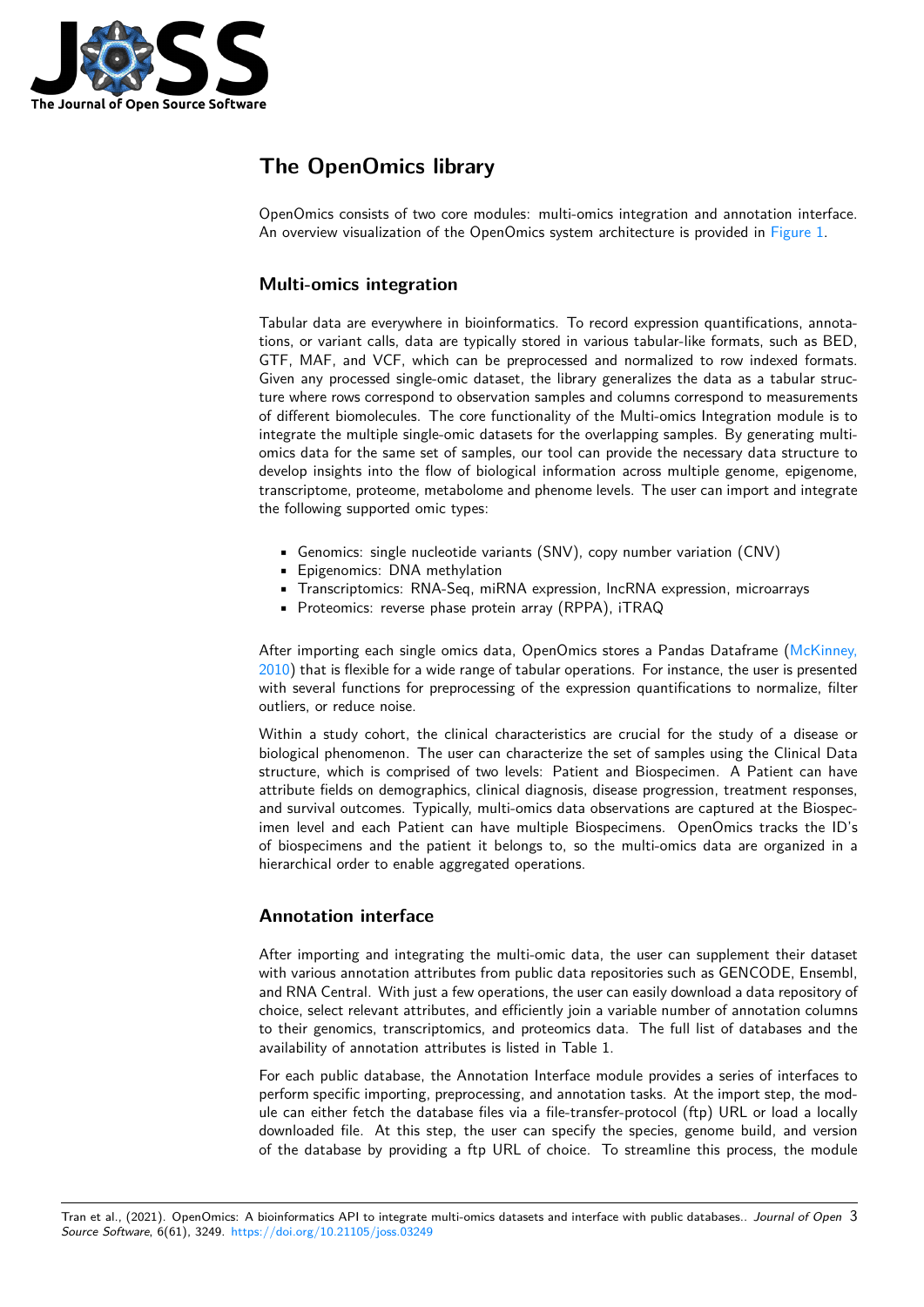

automatically caches downloaded file to disk, uncompress them, and handle different file extensions, including FASTA, GTF, VCF, and other tabular formats. Then, at the preprocessing step, the module selects only the relevant attribute fields specified by the user and perform necessary data cleanings. Finally, the annotation data can be annotated to an omics dataset by performing a SQL-like join operation on a user-specified index of the biomolecule name or ID. If the user wishes to import an annotation database not yet included in OpenOmics, they can extend the Annotation Dataset API to specify their own importing, preprocessing, and annotation tasks in an object-oriented manner.

An innovative feature of our integration module is the ability to cross-reference the gene ID's between different annotation systems or data sources. When importing a dataset, the user can specify the level of genomic index, such as at the gene, transcript, protein, or peptide level, and whether it is a gene name or gene ID. Since multiple single-omics datasets can use different gene nomenclatures, the user is able to convert between the different gene indexing methods by reindexing the annotation dataframe with a index column of choice. This not only allows the Annotation Interface to select and join the annotation data to the correct index level, but also allow the user to customize the selection and aggregation of biological measurements at different levels.

| Data Repository      | Annotation Data Available                       | Index            | $#$ entries |
|----------------------|-------------------------------------------------|------------------|-------------|
| <b>GENCODE</b>       | Genomic annotations, primary sequence           | <b>RNAs</b>      | 60,660      |
| Ensembl              | Genomic annotations                             | Genes            | 232,186     |
| MiRBase              | MicroRNA sequences and annotatinos              | <b>MicroRNAs</b> | 38,589      |
| RNA Central          | ncRNA sequence and annotation collection        | ncRNAs           | 14,784,981  |
| <b>NONCODE</b>       | IncRNA sequences and annotations                | LncRNAs          | 173,112     |
| Incrnadb             | IncRNA functional annotations                   | LncRNAs          | 100         |
| Pfam                 | Protein family annotation                       | Proteins         | 18,259      |
| <b>Rfam</b>          | RNA family annotations                          | ncRNAs           | 2,600       |
| Gene Ontology        | Functional, cellular, and molecular annotations | Genes            | 44,117      |
| KEGG                 | High-level functional pathways                  | Genes            | 22,409      |
| <b>DisGeNet</b>      | gene-disease associations                       | Genes            | 1,134,942   |
| <b>HMDD</b>          | microRNA-disease associations                   | <b>MicroRNAs</b> | 35,547      |
| <b>IncRNAdisease</b> | IncRNA-disease associations                     | LncRNAs          | 3,000       |
| <b>OMIM</b>          | Ontology of human diseases                      | <b>Diseases</b>  | 25,670      |

Table 1: Public annotation databases and availability of data in the Human genome.

# **System design**

This section describes the various implementation details behind the scalable processing and efficient data storage, and the design choices in the development operations.

While the in-memory Pandas dataframes utilized in our data structures are fast, they have size and speed limitations when the dataset size approaches the system memory limit. When this is an issue, the user can enable out-of-memory distributed data processing on all OpenOmics operations, implemented by the Dask framework (Rocklin, 2015). When memory resources is limited, data in a Dask dataframe can be read directly from disk and is only brought into memory when needed during computations (also called lazy evaluations). When performing data query operations on Dask dataframes, a task graph containing each operation is built and is only evaluated on command, in a process c[alled lazy loadin](#page-6-6)g.

Operations on Dask dataframes are the same as Pandas dataframes, but can utilize multiple workers and can scale up to clusters by connecting to a cluster client with minimal configuration. To enable this feature in OpenOmics, the user simply needs to explicitly enable an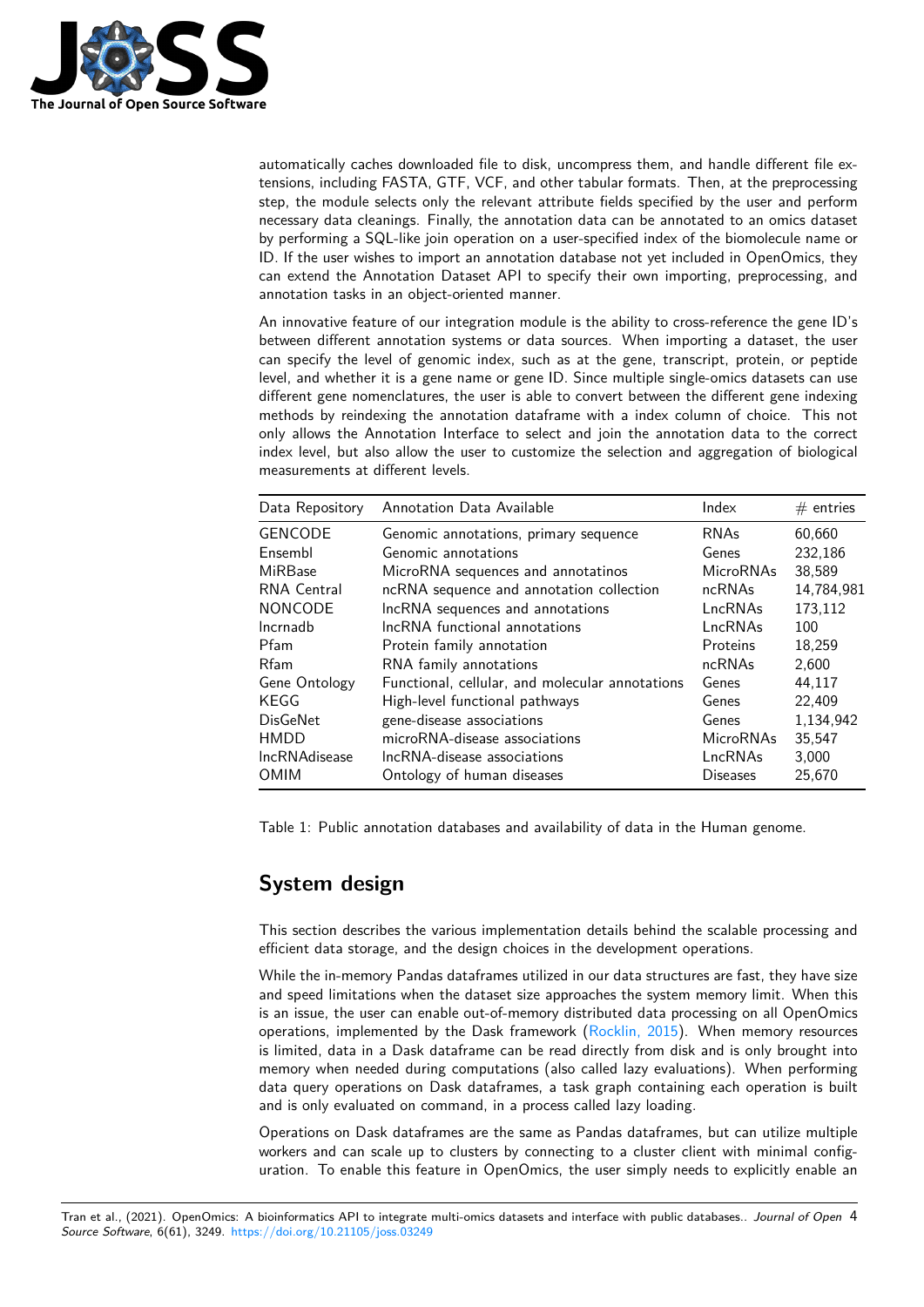

option when importing an omics dataset, importing an annotation/interaction database, or importing a MultiOmics file structure on disk.

#### **Software requirements**

OpenOmics is distributed as a readily installable Python package from the Python Package Index (PyPI) repository. For users to install OpenOmics in their own Python environment, several software dependencies are automatically downloaded to reproduce the computing environment.

OpenOmics is compatible with Python 3.6 or higher, and is operational on both Linux and Windows operating systems. The software requires as little as 4 GB of RAM and 2 CPU cores, and can computationally scale up to large-memory multi-worker distributed systems such as a compute cluster. To take advantage of increased computational resource, OpenOmics simply requires one line of code to activate parallel computing functionalities.

#### **Development operations**

We developed OpenOmics following modern software best-practices and package publishing standards. For the version control of our source-code, we utilized a public GitHub repository which contains two branches, master and develop. The master branch contains stable and welltested releases of the package, while the develop branch is used for building new features or software refactoring. Before each version is released, we utilize Github Actions for continuous integration, building, and testing for version and dependency compatibility. Our automated test suite covers essential functions of the package and a reasonable range of inputs and conditions.

# **Conclusion**

A standardized data preprocessing strategy is essential for the interpretation and exchange of bioinformatics research. OpenOmics provides researchers with the means to consistently describe the processing and analysis of their experimental datasets. It equips the user, a bioinformatician, with the ability to preprocess, query, and analyze data with modern and scalable software technology. As the wide array of tools and methods available in the public domain are largely isolated, OpenOmics aims toward a uniform framework that can effectively process and analyze multi-omics data in an end-to-end manner along with biologist-friendly visualization and interpretation.

# **Acknowledgements**

 $N/A$ .

# **References**

<span id="page-4-0"></span>Boekel, J., Chilton, J. M., Cooke, I. R., Horvatovich, P. L., Jagtap, P. D., Käll, L., Lehtiö, J., Lukasse, P., Moerland, P. D., & Griffin, T. J. (2015). Multi-omic data analysis using galaxy. *Nature Biotechnology*, *33*(2), 137–139. https://doi.org/10.1038/nbt.3134

Tran et al., (2021). OpenOmics: A bioinformatics API to integrate multi-omics datasets and inte[rface with public databases..](https://doi.org/10.1038/nbt.3134) *Journal of Open* 5*Source Software*, 6(61), 3249. https://doi.org/10.21105/joss.03249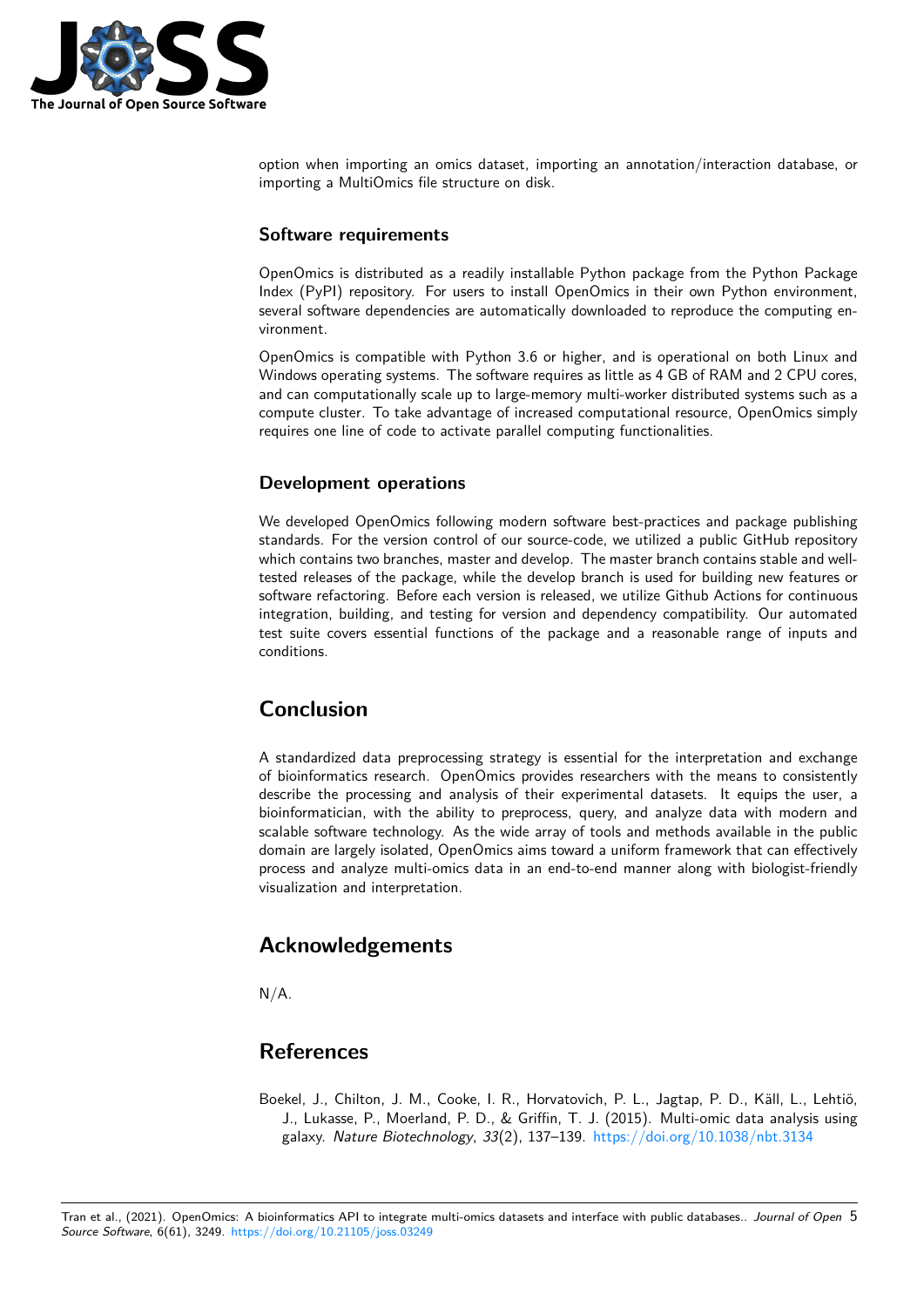

- Cervera, A., Rantanen, V., Ovaska, K., Laakso, M., Nuñez-Fontarnau, J., Alkodsi, A., Casado, J., Facciotto, C., Häkkinen, A., Louhimo, R., & others. (2019). Anduril 2: Upgraded large-scale data integration framework. *Bioinformatics*, *35*(19), 3815–3817. https://doi. org/10.1093/bioinformatics/btz133
- <span id="page-5-11"></span>Chen, G., Wang, Z., Wang, D., Qiu, C., Liu, M., Chen, X., Zhang, Q., Yan, G., & Cui, Q. (2012). LncRNADisease: A database for long-non-coding RNA-associa[ted diseases.](https://doi.org/10.1093/bioinformatics/btz133) *[Nucleic Acids Research](https://doi.org/10.1093/bioinformatics/btz133)*, *41*(D1), D983–D986. https://doi.org/10.1093/nar/gks1099
- Chou, C.-H., Chang, N.-W., Shrestha, S., Hsu, S.-D., Lin, Y.-L., Lee, W.-H., Yang, C.-D., Hong, H.-C., Wei, T.-Y., Tu, S.-J., & others. (2015). miRTarBase 2016: Updates to the experimentally validated miRNA-target interactions database. *[Nucleic Acids Resea](https://doi.org/10.1093/nar/gks1099)rch*, *44*(D1), D239–D247.
- <span id="page-5-6"></span>Chou, C.-H., Shrestha, S., Yang, C.-D., Chang, N.-W., Lin, Y.-L., Liao, K.-W., Huang, W.-C., Sun, T.-H., Tu, S.-J., Lee, W.-H., & others. (2017). miRTarBase update 2018: A resource for experimentally validated microRNA-target interactions. *Nucleic Acids Research*, *46*(D1), D296–D302.
- <span id="page-5-7"></span>Consortium, R. (2016). RNAcentral: A comprehensive database of non-coding RNA sequences. *Nucleic Acids Research*, gkw1008.
- Derrien, T., Johnson, R., Bussotti, G., Tanzer, A., Djebali, S., Tilgner, H., Guernec, G., Martin, D., Merkel, A., Knowles, D. G., & others. (2012). The GENCODE v7 catalog of human long noncoding RNAs: Analysis of their gene structure, evolution, and expression. *Genome Research*, *22*(9), 1775–1789. https://doi.org/10.1101/gr.132159.111
- <span id="page-5-5"></span><span id="page-5-4"></span>Hassan, M. A., Al-Sakkaf, K., Shait Mohammed, M. R., Dallol, A., Al-Maghrabi, J., Aldahlawi, A., Ashoor, S., Maamra, M., Ragoussis, J., Wu, W., & others. (2020). Integration of transcriptome and metabolome provide[s unique insights to pathways associated](https://doi.org/10.1101/gr.132159.111) with obese breast cancer patients. *Frontiers in Oncology*, *10*, 804. https://doi.org/10.3389/fonc. 2020.00804
- <span id="page-5-1"></span>Huang, Z., Shi, J., Gao, Y., Cui, C., Zhang, S., Li, J., Zhou, Y., & Cui, Q. (2018). HMDD v3. 0: A database for experimentally supported human [microRNA–disease associations.](https://doi.org/10.3389/fonc.2020.00804) *[Nucleic Acid](https://doi.org/10.3389/fonc.2020.00804)s Research*.
- <span id="page-5-9"></span>Lappalainen, T., Sammeth, M., Friedländer, M. R., Ac't Hoen, P., Monlong, J., Rivas, M. A., Gonzalez-Porta, M., Kurbatova, N., Griebel, T., Ferreira, P. G., & others. (2013). Transcriptome and genome sequencing uncovers functional variation in humans. *Nature*, *501*(7468), 506–511.
- <span id="page-5-0"></span>McKinney, Wes. (2010). Data Structures for Statistical Computing in Python. In Stéfan van der Walt & Jarrod Millman (Eds.), *Proceedings of the 9th Python in Science Conference* (pp. 56–61). https://doi.org/10.25080/Majora-92bf1922-00a
- Network, C. G. A. R., & others. (2014). Comprehensive molecular profiling of lung adenocarcinoma. *Nature*, *511*(7511), 543–550.
- <span id="page-5-12"></span><span id="page-5-2"></span>Oughtred, R., S[tark, C., Breitkreutz, B.-J., Rust, J., Boucher,](https://doi.org/10.25080/Majora-92bf1922-00a) L., Chang, C., Kolas, N., O'Donnell, L., Leung, G., McAdam, R., Zhang, F., Dolma, S., Willems, A., Coulombe-Huntington, J., Chatr-aryamontri, A., Dolinski, K., & Tyers, M. (2018). The BioGRID interaction database: 2019 update. *Nucleic Acids Research*, *47*(D1), D529–D541. https: //doi.org/10.1093/nar/gky1079
- <span id="page-5-8"></span>Piñero, J., Bravo, À., Queralt-Rosinach, N., Gutiérrez-Sacristán, A., Deu-Pons, J., Centeno, E., Garcı́a-Garcı́a, J., Sanz, F., & Furlong, L. I. (2016). DisGeNET: A comprehensive [platform integrating information](https://doi.org/10.1093/nar/gky1079) on human disease-associated genes and variants. *[Nucleic](https://doi.org/10.1093/nar/gky1079) Acids Research*, gkw943. https://doi.org/10.1093/nar/gkw943
- <span id="page-5-10"></span><span id="page-5-3"></span>Ren, S., Shao, Y., Zhao, X., Hong, C. S., Wang, F., Lu, X., Li, J., Ye, G., Yan, M., Zhuang, Z., & others. (2016). Integration of metabolomics and transcriptomics reveals major